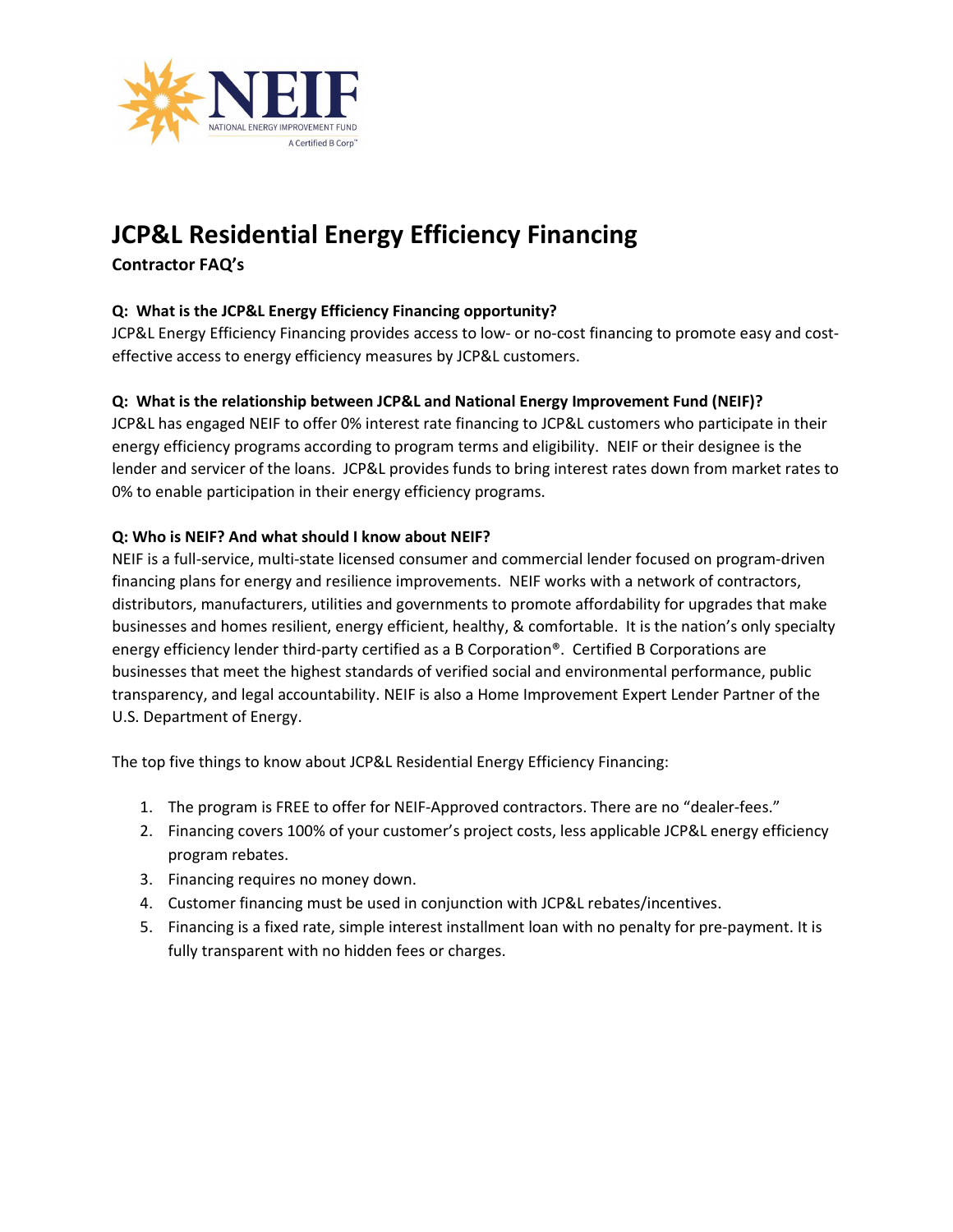

### Q: How does NEIF work with contractors?

All loans are made directly to the borrower by NEIF for qualifying work performed by an NEIF-Approved Contractor. NEIF-Approved Contractors are established companies of all sizes with a reputation for quality work and fair business practices. There is no charge to become an NEIF-Approved Contractor. General qualifications are:

- Minimum 3 years in business (or relevant experience), history of financial stability, satisfactory insurance and your certification of a minimum \$50,000 company net worth or compensating factors
- Satisfactory company, Better Business and personal credit (if required) histories
- Overall reputation for a high level of service and workmanship .
- If you are not currently a NEIF-Approved Contractor, please apply at https://www.neifund.org/distinction/jcpl

#### Q: As a contractor, why should I offer financing to my customers?

Through JCP&L's energy efficiency programs, special financing rates of 0% are available to make projects more affordable for customers.

Additionally, NEIF transforms financing from a contractor's cumbersome afterthought to an integral part of the value proposition for energy efficiency and resilience projects.

The Top 5 Benefits to a contractor that routinely offers financing to its customers are:

- 1. Accelerate your cash flow. NEIF pays you quickly via ACH as soon as the job is within two business days of program approval.
- 2. Fair, fixed monthly payment options allow you to service more customer by mitigating "sticker shock" and promote faster buying decisions.
- 3. Close more comprehensive projects. Increase the size and scope of projects by offering monthly payment affordability.
- 4. Close more deals when you offer a monthly payment option with every job bid.
- 5. Work with a trusted partner. Your association with NEIF means you are working with a Certified B Corp. NEIF meets the highest standards of social and environmental performance.

#### Q: As a contractor, how much does it cost to work with NEIF?

There are no charges or dealer fees to access NEIF or program services.

#### Q: Who is eligible?

Homeowners making qualifying improvements to their primary residence or vacation home. Borrower(s) will need to be the JCP&L account holder and provide a copy of their utility bill prior to loan approval.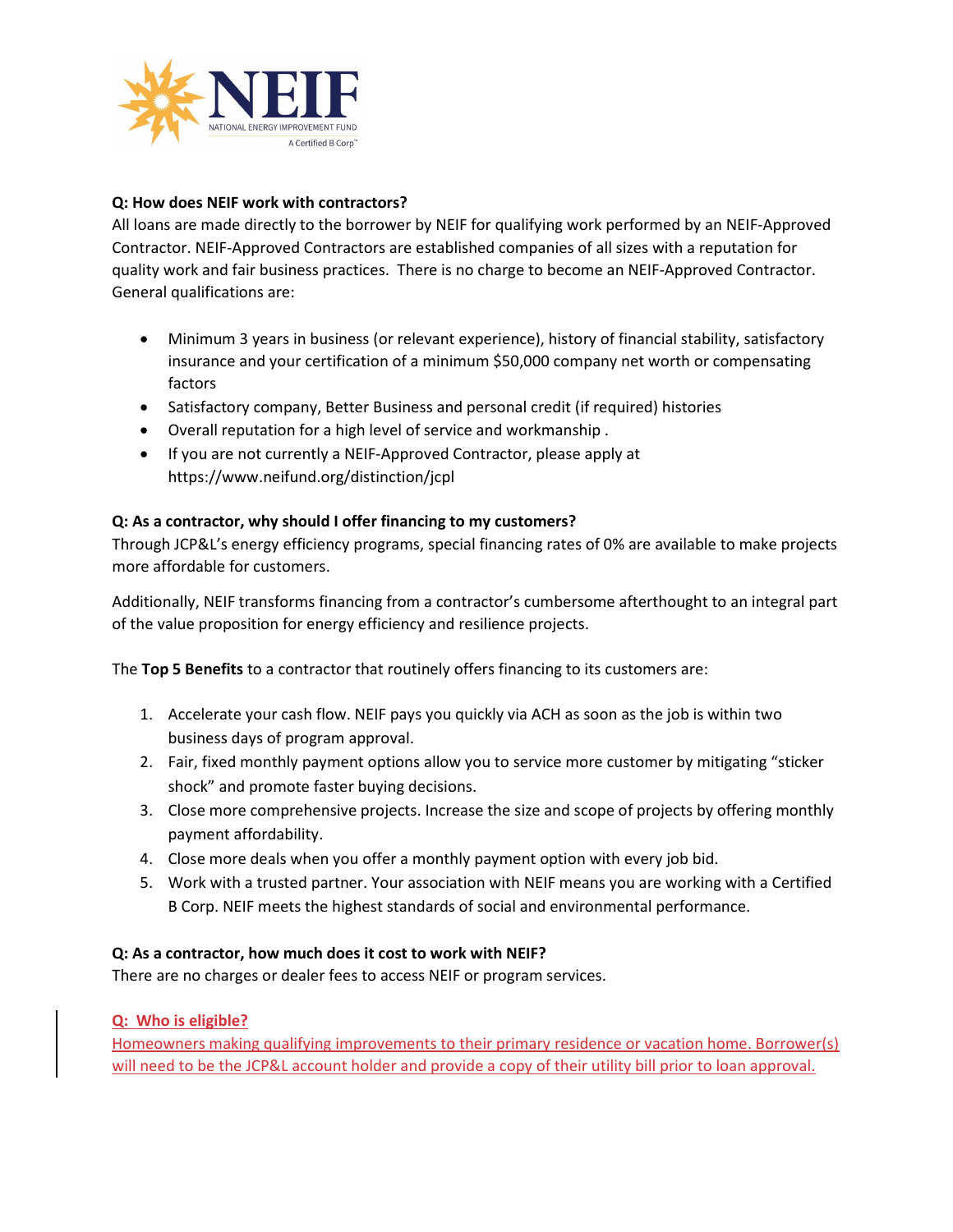

## Q: What types of equipment are eligible for residential financing?

JCP&L Energy Efficiency Financing is available for equipment that falls within eligible program terms. Please see www.energysavenj-financing.com for a list of eligible measures.

## Q: As a contractor, when do I get paid and who pays me?

When the project is complete, both you and the customer will sign off on the project. NEIF will verify the rebate documentation has been submitted and approved and at that point the funds will be released to you by an Automatic Clearing House (ACH) electronic funds transfer. Once you are paid, the borrower will begin receiving bills for their monthly finance payments, which they make directly to NEIF.

## Q: Can I or my customer use utility rebates to reduce the financed cost?

All NEIF financing provided through this JCP&L program is provided net of any applicable rebates.

## Q: Are there any closing costs/fees to the customer?

No.

## Q: Do customers need to make a down payment?

No. Down Payments are not required for NEIF financing; however, they are allowed should a customer want to reduce the amount being financed. Any down payment made by the customer must be accounted as a line item on the written contract.

### Q: What is the turnaround time? When will I hear back on the status of the application once submitted? How long does approval take? When can the contractor start the work?

Applications are credit-decisioned instantly. Customer is notified immediately of the credit decision onscreen and contractor can see decision immediately in their contractor portal.

Upon credit approval the contractor uploads estimate/proposal to NEIF. Most applications require no further information from the customer, and loan documents are sent as soon as the contractor has uploaded their contract and/or proposal showing qualifying improvements and final amount to be financed to the contractor portal. On occasion, NEIF may need to verify income and other information with the customer before final approval is issued. This typically happens on the same business day but could be impacted by customer and contractor response time.

## Q: What is the minimum credit score requirement?

The minimum credit score requirement is 640.

## Q: Can a co-applicant be added to the loan?

Yes; as per our program guidelines, the co-applicant must credit qualify as well as own and occupy the home.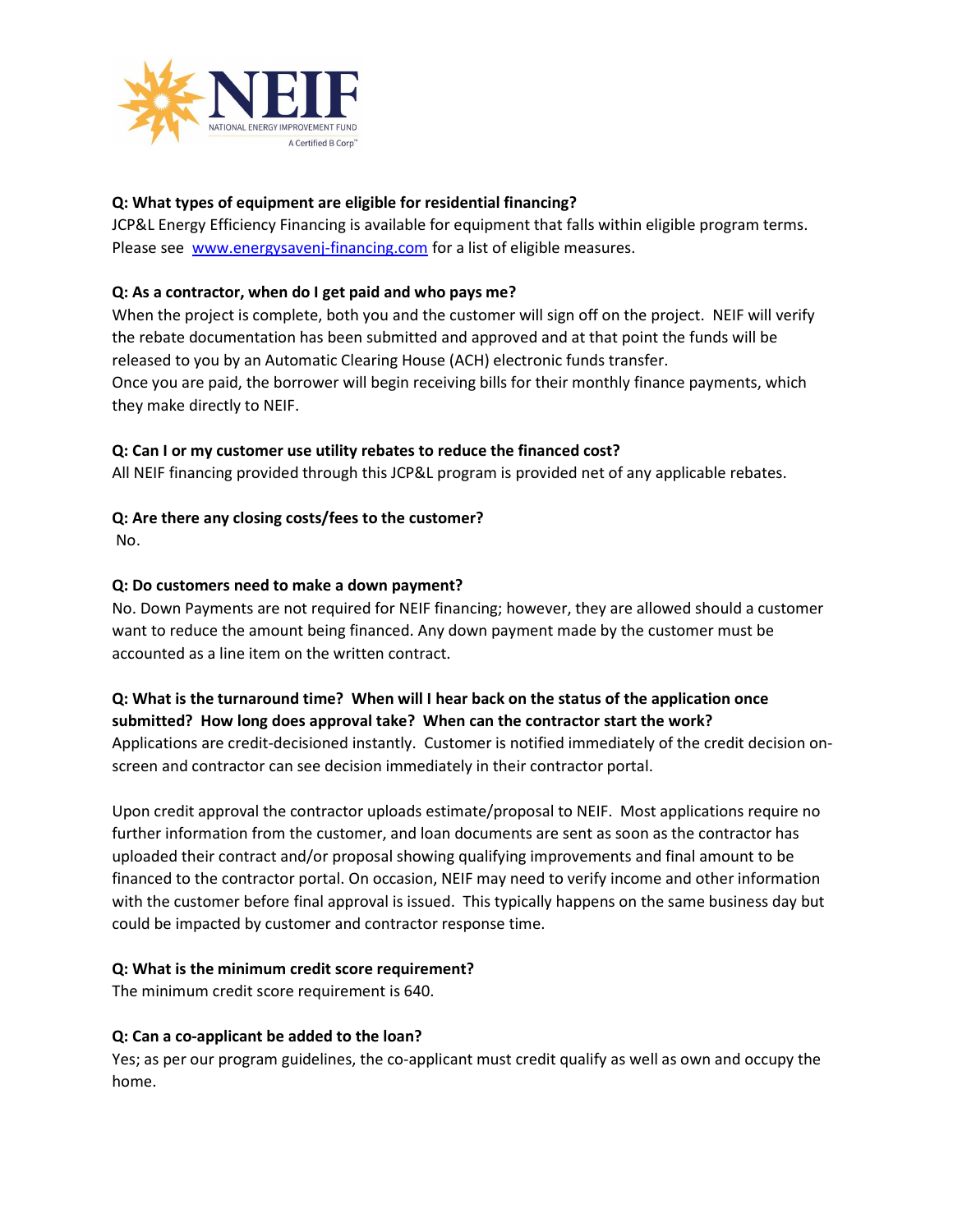

## Q: What Credit Bureau will you pull from?

We pull from TransUnion for our loan programs.

## Q: What is the maximum loan amount?

For JCP&L Energy Efficiency Financing, the maximum loan amount is \$15,000.00, subject to credit qualification.

## Q: What is the minimum loan amount?

For JCP&L Energy Efficiency Financing, the minimum loan amount is \$2,500.00, subject to credit qualification.

#### Q: What is the interest rate?

0.00%

#### Q: What are the available loan terms?

- For HVAC energy efficiency installations there are 3- or 5-year terms available. If the customer is Low- Moderate Income (defined as up to 400% of the Federal Poverty Income Guidelines) qualified, they have the option of a 7-year term.
- For Home Performance with ENERGY STAR projects less than \$10,000 there are 5-or 7-year terms and for projects between \$10,000.01 and \$15,000 a 10-year term is also available.

#### Are there any prepayment penalties?

No, the loan may be paid off or paid ahead at any time without penalty.

#### Q: Will there be a lien against the customer's property?

JCP&L Energy Efficiency Financing is an unsecured loan, there is no lien against the property.

#### Q: Do you offer financing for rental properties?

Currently we offer financing for 1–4-unit owner occupied residential primary and secondary homes.

#### Q: Are mobile homes eligible?

Yes, financing is available for mobile homes that are affixed to a permanent foundation on property owned by the applicant.

#### Q: Who can perform the work?

To participate in the JCP&L Energy Efficiency Financing Program, the work must be done by an approved contractor.

#### Is this loan tax deductible? Will the customer receive a tax statement in the mail?